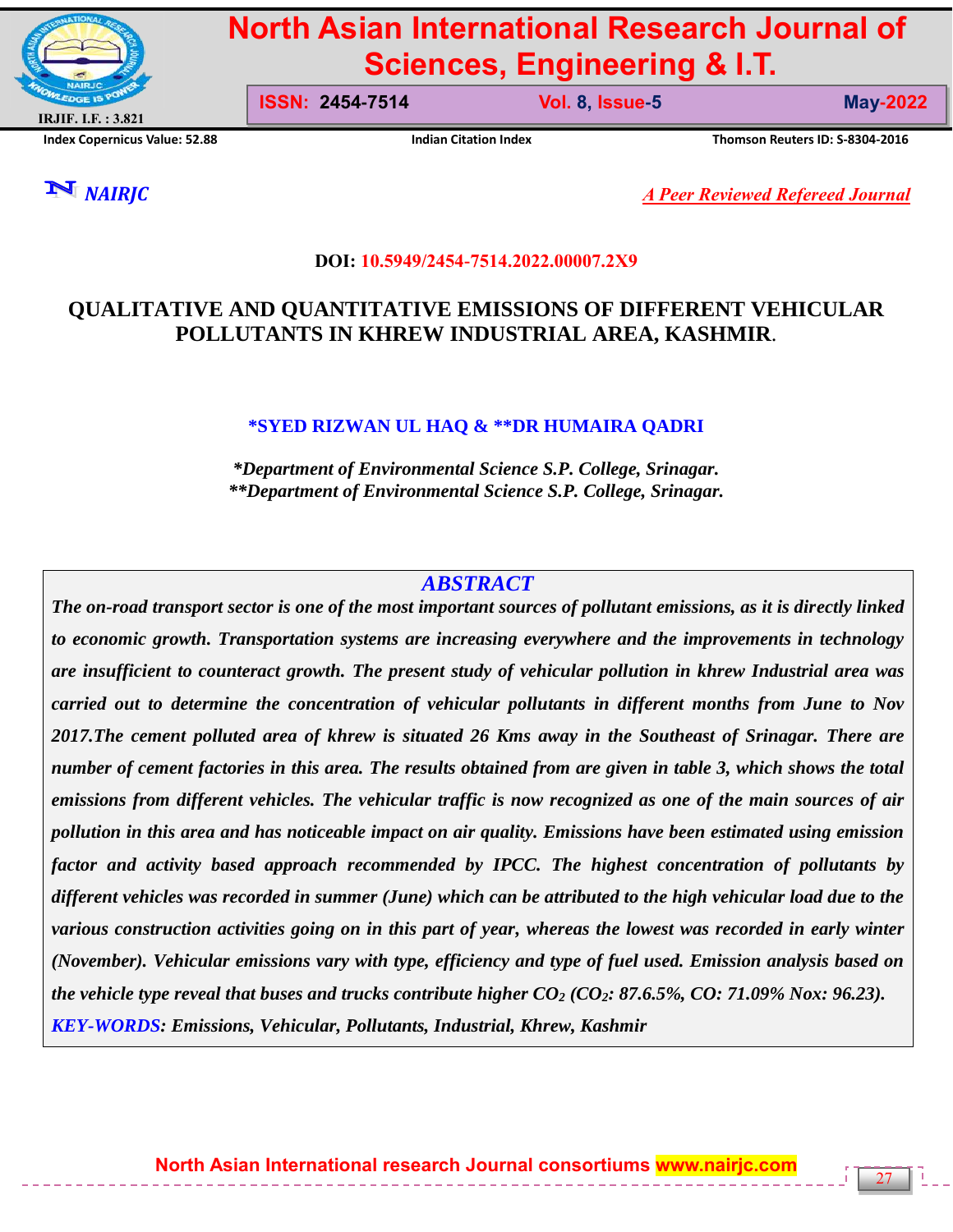#### **INTRODUCTION**

Transport preludes the development of a nation. Economic development of a region depends on transport and it plays a very crucial role in urbanization. Energy consumption also varies with the modes of transport and public transport system has less average energy consumption per passenger per kilometer (Singh, 2006). With increase in traffic volume and change in travel related characteristics, vehicular emissions and energy consumption have increased significantly since two decades in India (Neshamani et al., 2006). Over the last two decades, number of registered vehicles has increased dramatically from 5.4 million in 1980-81 to 72.7 million in 2003-04 (TEDDY, 2006). Percentage of two wheelers has shown rapid growth (doubling in every 5 years) which constitutes 70% of total motor vehicles of India (MoSRTH, 2004).About 80% of passenger and 60% of freight movement depend on road transport (MoF, 2000). It is estimated that about 60-70% of total air pollution is caused by automobiles in all the major cities in India (Mishra 1998). The pollution from vehicles is due to discharge like CO, unburnt HC, Pb, NO2 and SO2 and SPM mainly from tailpipes (Dayal, 2011).

In cities road traffic contributes as much as 90-95% of CO ,60-70% of NOx and Hydrocarbons and a major share of SPM ( Mishra 1998). Road, rail and air are responsible for emission of 80%, 13% and 6% respectively (TEDDY, 2006). Emissions from vehicles accounts for about 60% of the GHG are from various activities in India (Patankar, 1991). Buses, omni buses, taxi, trucks, lorries, light motor vehicles (goods), trailers and tractors use diesel as a fuel, while as two wheelers, light motor vehicles (passenger), car and jeeps use gasoline. The present study of vehicular pollution in Khrew Industrial area was carried out to determine the type and quantity of different vehicular pollutants in different months from June to Nov 2017.

#### **MATERIALS AND METHODS**

#### **Study area details**

The present study pertaining to vehicular load was carried out at Khrew area of district Pulwama .The cement polluted area of Khrew is situated 26 Kms away in the Southeast of Srinagar at an altitude of 1870 within the geographical co-ordinates of  $34^0$  1N<sup>'</sup> latitude and  $75^0$  1'E longitude. The area is surrounded by mountains on its north and east sides; sites exploited for limestone extraction for the production of cement. Across the Buthan hill it abuts the core area of Dachigam National Park.The natural vegetation in the study area is generally of herbs and dwarf shrubs. The vegetation on the upper reaches of the northern aspects holds *Pinus wallichina as* the major cover. On the slopes mostly shrubs are found scattered in patches wherever soil and moisture conditions are favourable.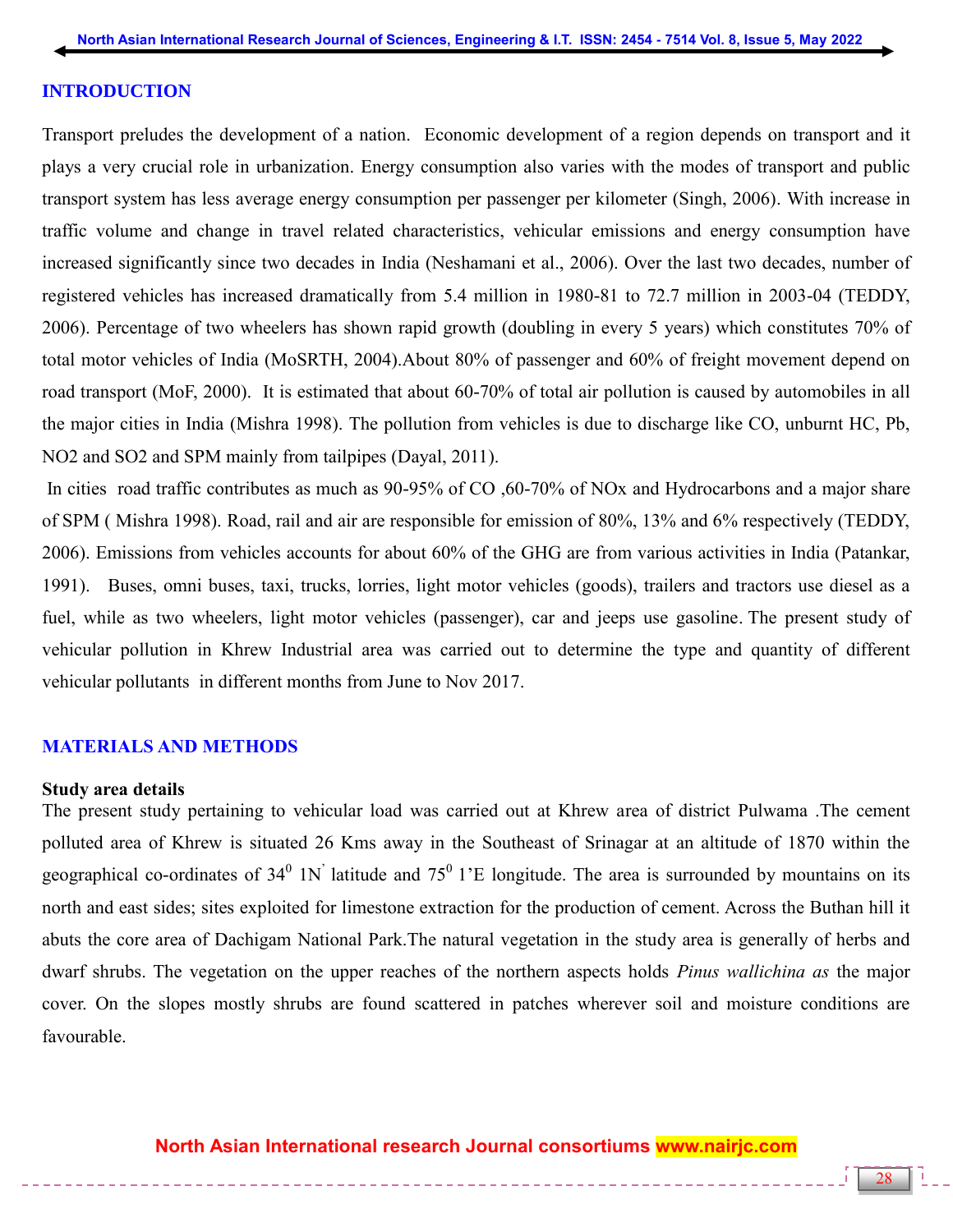

Fig 1: Outline map of study area.

# **METHODOLOGY**

The vehicular pollution analysis required handling of extensive amount of data .The following parameters were used for the study of the vehicular pollution and emission estimation.

## **Survey**

Survey regarding the type and number of vehicles passing to and fro in the Khrew area was conducted by observing and recording the same for a particular span of time during every sampling .A stretch of road (10km) was selected for this study between Khrew and Zantrang. The total number of vehicles passing to and fro through this segment under different categories viz. two wheeler (2W) ,four wheeler gasoline(4WG), Direct injection of fuel (DI) and buses and trucks (B&T) was calculated.

The present study aims to estimate emissions of various pollutants (e.g., CO, NOX, SO2, PM, CH4, HC) from transport sector in Khrew industrial area from June to November 2017. Bottom–up approach was adopted, which is based on annual average fuel utilization for different vehicle category, number of vehicles and the corresponding emission factors (Gurjar et al., 2004). **Classification of vehicles**

A broad classification of vehicles for the purpose of emission inventory was made as:

1. Two Wheeler (2W).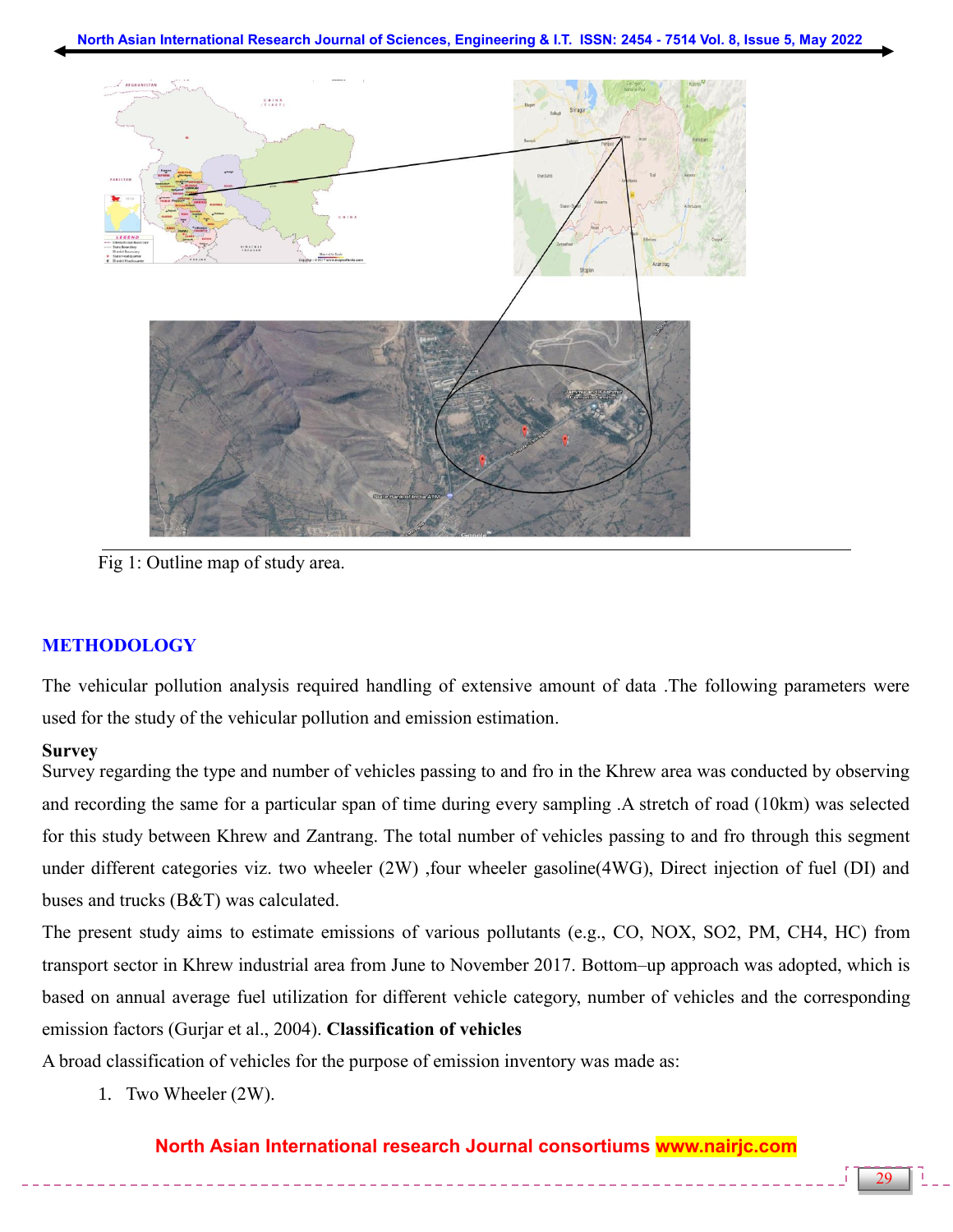- 2. Four Wheeler gasoline (4WG).
- 3. Four Wheeler diesel with direct injection of fuel (DI).
- 4. Heavy duty diesel vehicles (B&T).

#### **Vehicle population:**



## **Fig 2: Monthly variation in number of vehicles from June –November 2017.**

The number of vehicles ranged from 293 to 5262 as shown in figure 2 in a period of six months for 72 hours per month .The lowest (293) was recorded in the month of November by two wheelers (2W) and the highest was recorded in the month of June by buses and trucks (B&T).

#### **Quantification of emission**

Emissions from road were quantified based on the number of vehicles and distance travelled in a year per different vehicle type, which is given by ( Sahu et al., 2011).

Ei = $\sum$  (Veh j x Dj) x Ei, j, km.

Where,

 $Ei$  = Emission of compound (i);

- Vehj  $=$  Number of vehicles per type (j);
- $Dj$  = Distance travelled per different vehicle type (j);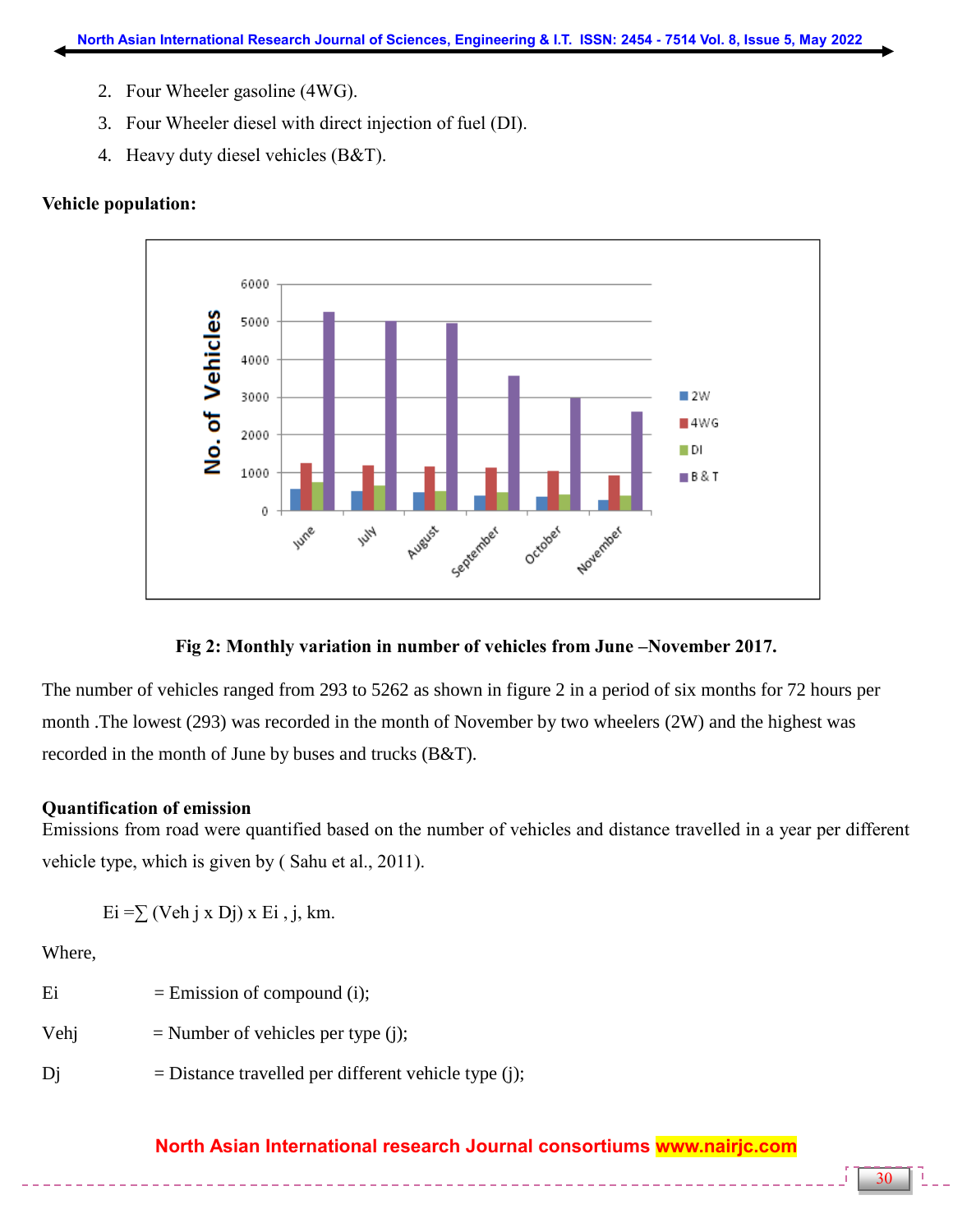Ei, j,  $km =$  = Emission of compound (i) from vehicle type (j) per driven kilomet

# **Emission factors**

An emissions factor is a representative value that attempts to relate the quantity of a pollutant released to the atmosphere with an activity associated with the release of that pollutant. These factors are usually expressed as the weight of pollutant divided by a unit weight, volume, distance, or duration of the activity emitting the pollutant (U.S. EPA, 2009). Emission factors of various types of vehicles are compiled from previous studies and regulatory agencies (UNEP, 1999; Kandlikar and Ramachandran, 2000; EEA, 2001; Mittal and Sharma, 2003; ARAI, 2007; CPCB, 2010b) (Refer to Table 1 in Supporting Material, SM).

| <b>POLLUTANT</b> | <b>Bus</b> | Omni<br><b>buses</b> | Two<br>wheelers<br>(2W) | Light<br>motor<br>vehicles<br>Passenger<br>(DI) | Cars<br>and<br>jeeps<br>(4WG) | <b>Taxi</b> | <b>Trucks</b><br>and<br>lorries | Light<br>motor<br>vehicles | <b>Trailers</b><br>and<br>tractors | Reference                              |
|------------------|------------|----------------------|-------------------------|-------------------------------------------------|-------------------------------|-------------|---------------------------------|----------------------------|------------------------------------|----------------------------------------|
| CO <sub>2</sub>  | 515.2      | 515.2                | 26.6                    | 60.3                                            | 223.6                         | 208.3       | 515.2                           | 515.2                      | 515.2                              | Mittal<br>and<br>Sharma, 2003          |
| CO               | 3.6        | 3.6                  | 2.2                     | 5.1                                             | 1.98                          | 0.9         | 3.6                             | 5.1                        | 5.1                                | CPCB, 2007                             |
| <b>NOx</b>       | 12         | 12                   | 0.19                    | 1.28                                            | 0.2                           | 0.5         | 6.3                             | 1.28                       | 1.28                               | CPCB, 2007                             |
| CH <sub>4</sub>  | 0.09       | 0.09                 | 0.18                    | 0.18                                            | 0.17                          | 0.01        | 0.09                            | 0.09                       | 0.09                               | EEA, 2001                              |
| SO <sub>2</sub>  | 1.42       | 1.42                 | 0.013                   | 0.029                                           | $0.053^a$                     | $10.3^{b}$  | 1.42                            | 1.42                       | 1.42                               | Kandlikar and<br>Ramachandran,<br>2000 |
| <b>PM</b>        | 0.56       | $\vert 0.56 \vert$   | 0.05                    | 0.2                                             | 0.03                          | 0.07        | 0.28                            | 0.2                        | 0.2                                | CPCB, 2007                             |
| HC               | 0.87       | 0.87                 | 1.42                    | 0.14                                            | 0.25                          | 0.13        | 0.87                            | 0.14                       | 0.14                               | CPCB, 2007                             |

<sup>a</sup>Indian Institute of Petroleum (IIP), Automotive Research Association of India (ARAI) used in UNEP, 1999 <sup>b</sup>Mittal and Sharma, 2003

Table 1. Emission factors for road vehicles  $(g \text{ km}^{-1})$ 

# **RESULTS AND DISCUSSIONS**

| <i><b>Categories</b></i> | CO <sub>2</sub> | CO                  | NOx                  | CH <sub>4</sub> | SO <sub>2</sub> | <b>PM</b> | HC     |
|--------------------------|-----------------|---------------------|----------------------|-----------------|-----------------|-----------|--------|
| Two wheelers 2W          | 703.28          | 58.14               | 4.99                 | 4.72            | 0.31            | 1.3       | 37.52  |
| Cars 4WG                 | 15099.68        | 133.68 13.48        |                      | 11.45           | 3.55            | 2.34      | 16.86  |
| Passenger cars DI        | 1963.33         | $166.04 \mid 41.65$ |                      | 5.83            | 0.92            | 6.49      | 4.53   |
| Buses and trucks         | 125672.71       |                     | 878.12 1536.73 21.91 |                 | 346.36          | 68.28     | 212 12 |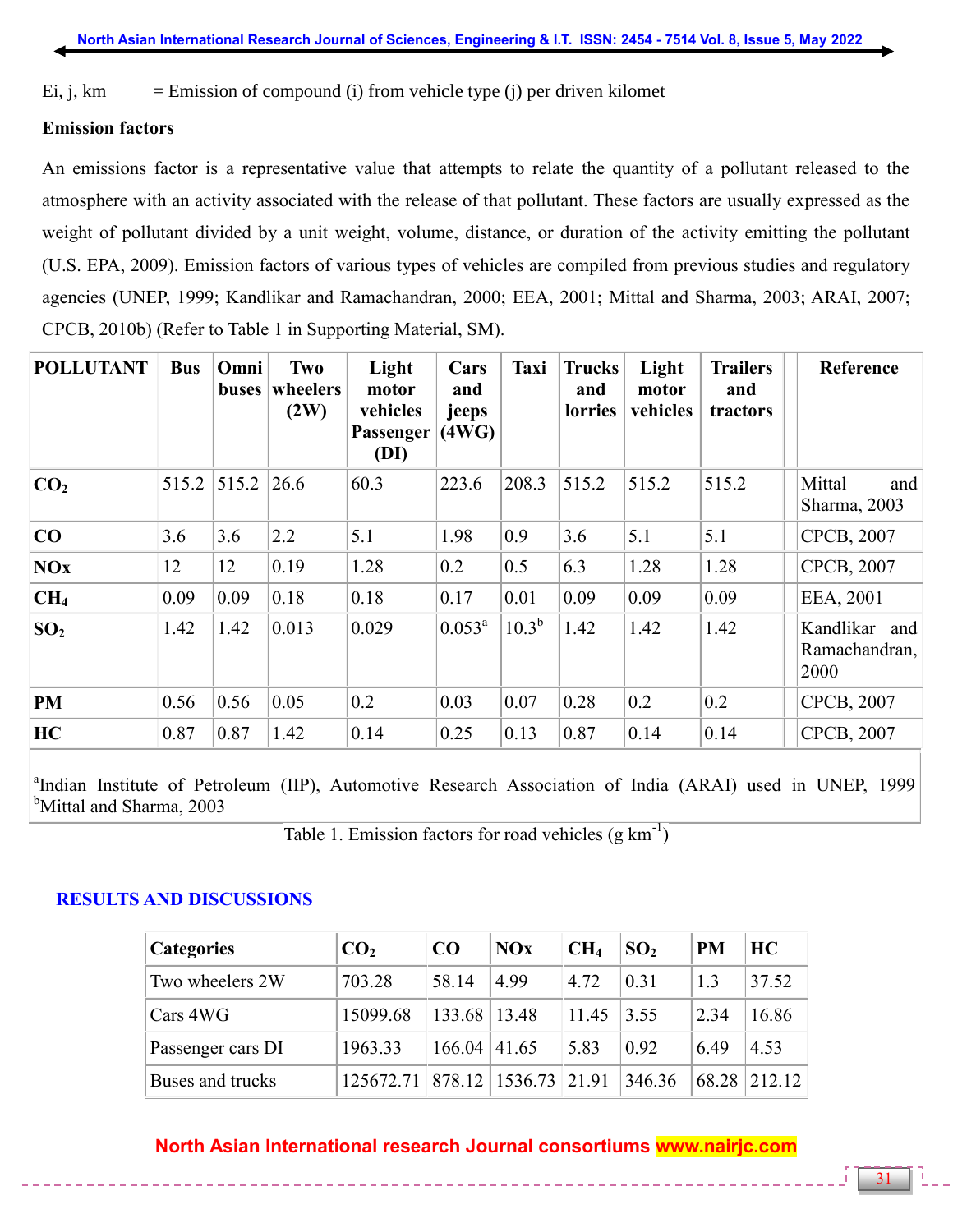Table 2. Emission from different vehicle types (Kgs).

The present study of vehicular pollution in Khrew Industrial area was carried out to determine the concentration of vehicular pollutants in different months from June to Nov 2017. The results obtained from Khrew industrial area are given in table 3, which shows the total emissions from different vehicles. Vehicular emissions vary with type, efficiency and type of fuel used. Emission analysis based on the vehicle type reveal that buses and trucks contribute higher  $CO_2$  ( $CO_2$ : 87.6.5%, CO: 71.09% Nox: 96.23%) compared to two wheelers ( $CO_2$ : 0.49%, CO: 10.81%, HC: 4.6%), passenger light motor vehicles (CO<sub>2</sub>: 1.36%, CO: 13.43%, NOx: 1.9%) and cars (CO<sub>2</sub>: 10.5% CO: 10.81%) NO<sub>x</sub> :0.84% ) are different table 2.



Fig 3: Monthly variation in  $CO<sub>2</sub>$  emission (Kg/10 Km stretch) by different vehicles



Fig 4: Monthly variation in CO emission (Kg/10 Km stretch) by different vehicles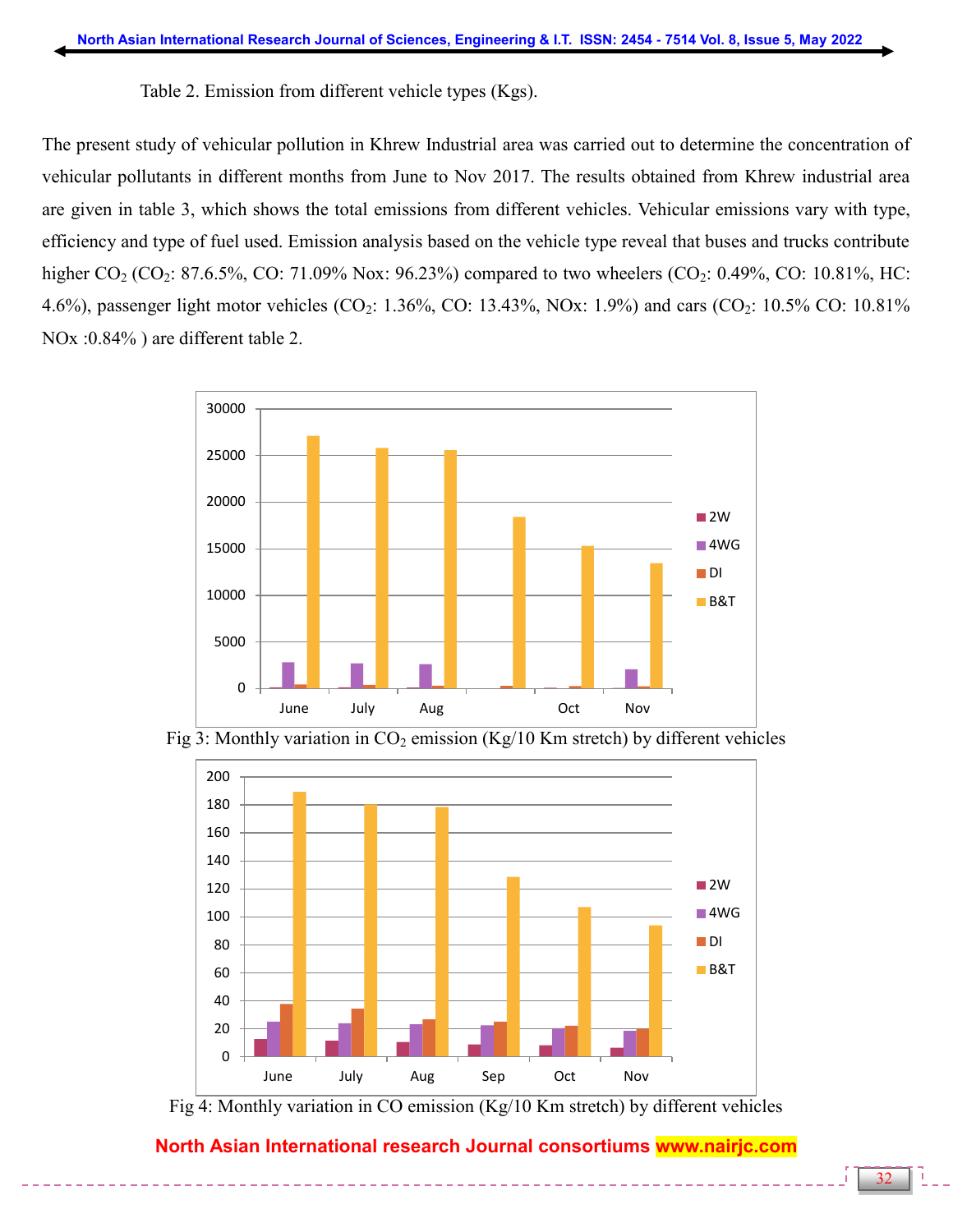



Fig 5: Monthly variation in  $NO<sub>2</sub>$  emission (Kg/10 Km stretch) by different vehicles

Fig 6: Monthly variation in  $CH_4$  emission (Kg/10 Km stretch) by different vehicles

The total Carbon dioxide  $(CO_2)$  emissions ranged from 703.28kg to 125672.71kg by different types of vehicles (table 2). The lowest was in the month of November (77.93kg) by two wheelers and the highest emission was from Buses and trucks (27109.82kg) figure (3), which is due to the fact that buses and trucks were more in number and emisson factor for trucks is also on the higher side (table 1).  $CO<sub>2</sub>$  formation requires abundant supply of oxygen and the same is formed when the fuel is completely burnt. Of the total vehicular emissions, Carbon Dioxide contributes 97.56% which is in agreement with the study done by (Ramachandra 2009).The total Carbon Monoxide (CO) emissions ranged from 58.14kg to 878.12.kg by different types of vehicles (Table 2). The lowest was in the month of November (6.44kg) by two wheelers and the highest emission was from Buses and trucks (189.43kg) in June figure (4), which is due to the fact that Khrew being an industrial area harbours many cement factories and to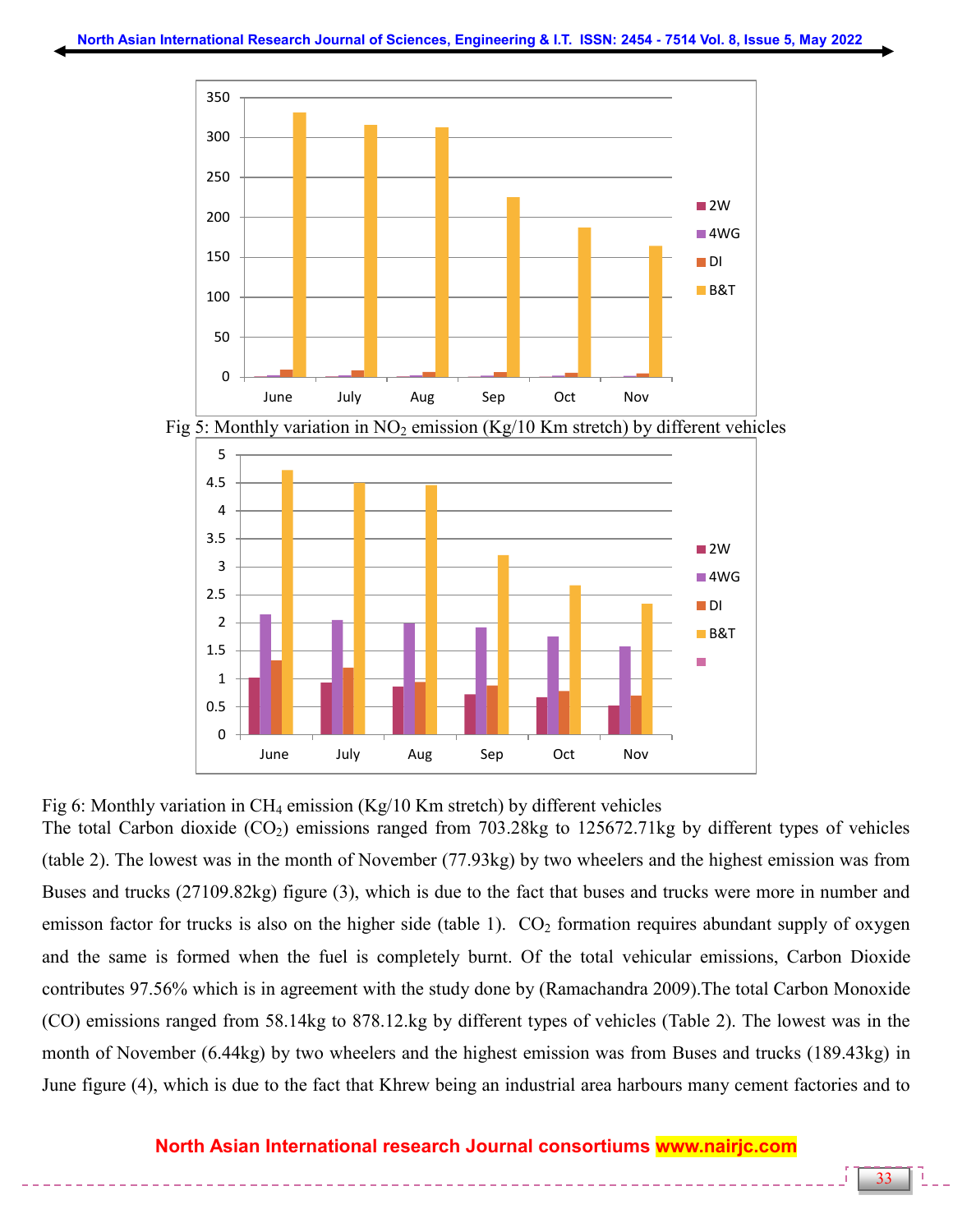transport the cement, trucks are often used. The present contribution of CO to the total emissions is 9% higher than reported by (Guttikunda 2012).The reason could be due to less population of petrol driven vehicles than diesel vehicles, as carbon monoxide emissions from diesel engines is comparatively less. The total  $NO<sub>x</sub>$  emissions ranged from 4.99kg to 1536.73kg by different types of vehicles (table 2). The lowest was recorded in the month of November by two wheelers (2W) 0.55kg due to less number of two wheelers plying on the roads in harsh winters as people prefer to stay indoors, and the highest emissions was recorded in the month of June331.50kg by Buses and trucks (fig 5). NO<sub>X</sub> emissions from the present study are many times less than reported by (Ramachandra 2009; Guttikunda 2012). The total CH<sup>4</sup> emissions ranged from 4.72kg to 21.91kg by different types of vehicles (table 2).The lowest was recorded in the month of November by two wheelers ( 0.52kg) and the highest was recorded by B&T (4.73kg) fig 6.

The total  $SO_2$  emissions ranged from 0.31kg to 346.36kg by different types of vehicles (table 2). The lowest was recorded in the month of November by two wheelers ( 0.038kg) and the highest was recorded by B&T (74.72kg) fig 7. The contribution of Sulphur dioxide (0.23%) towards total emissions is in agreement with the study done by (Guttikunda 2012) in Delhi metropolitan city. The total Particulate matter (PM) emissions ranged from 1.3kg to 68.28kg by different types of vehicles (table 2).The lowest was recorded in the month of November by two wheelers( 0.14kg) and the highest was recorded by B&T (14.73kg) fig 8.The total Hydrocarbons (HC) emissions ranged from kg to 212.12kg by different types of vehicles (table 2).The lowest was recorded in the month of November by Passenger vehicles (0.54 kg) and the highest was recorded by B&T (45.77kg) fig 9. The different types of vehicles showed monthly variations in the emissions of gaseous and particulate matter i.e. carbon dioxide, carbon monoxide, nitric oxide, sulfur dioxide, methane, hydrocarbons and particulate matter. This is because due to the variation in growth of vehicles and type of fuel fuel used.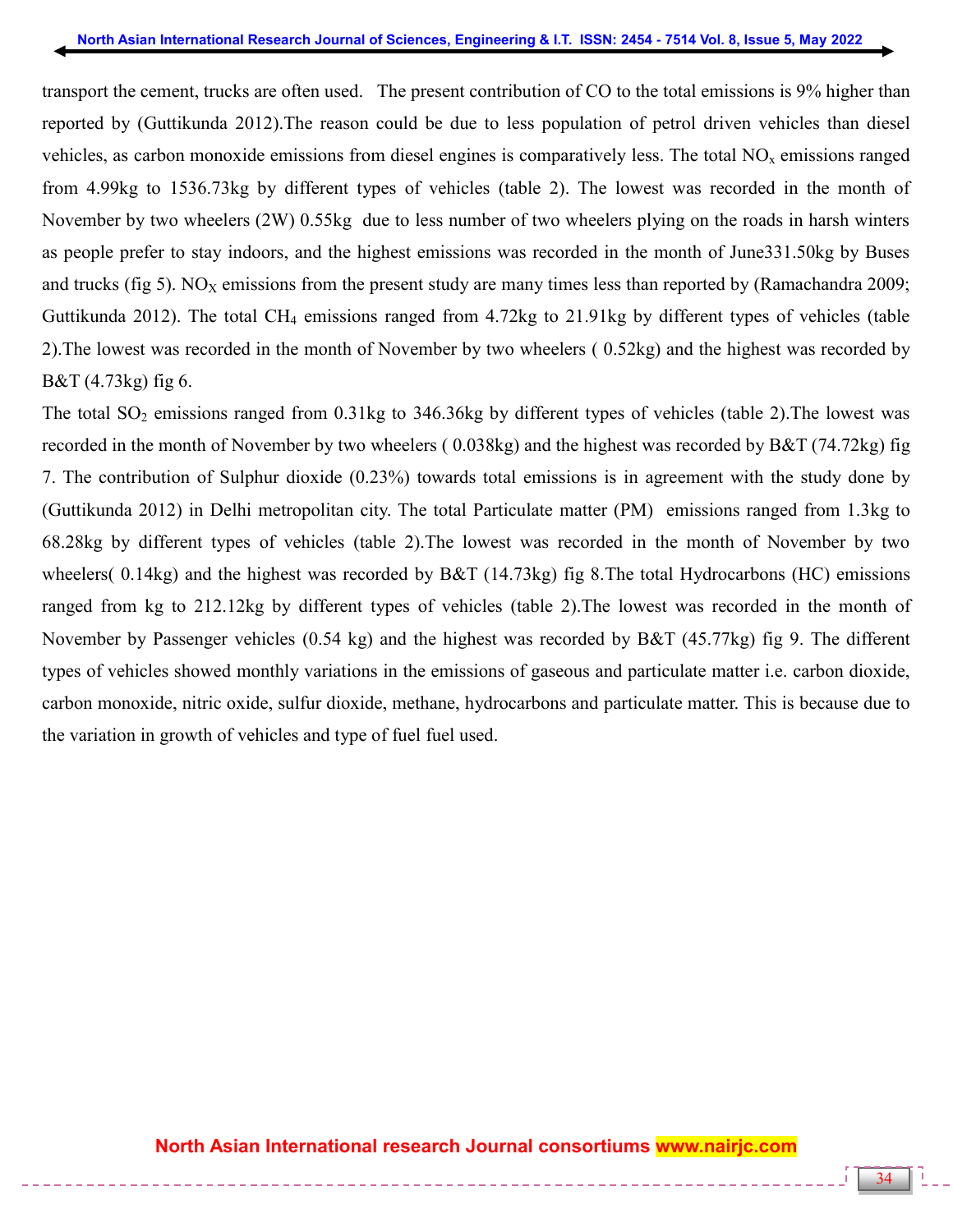





Fig 8: Monthly variation in PM emission (Kg/10 Km stretch) by different vehicles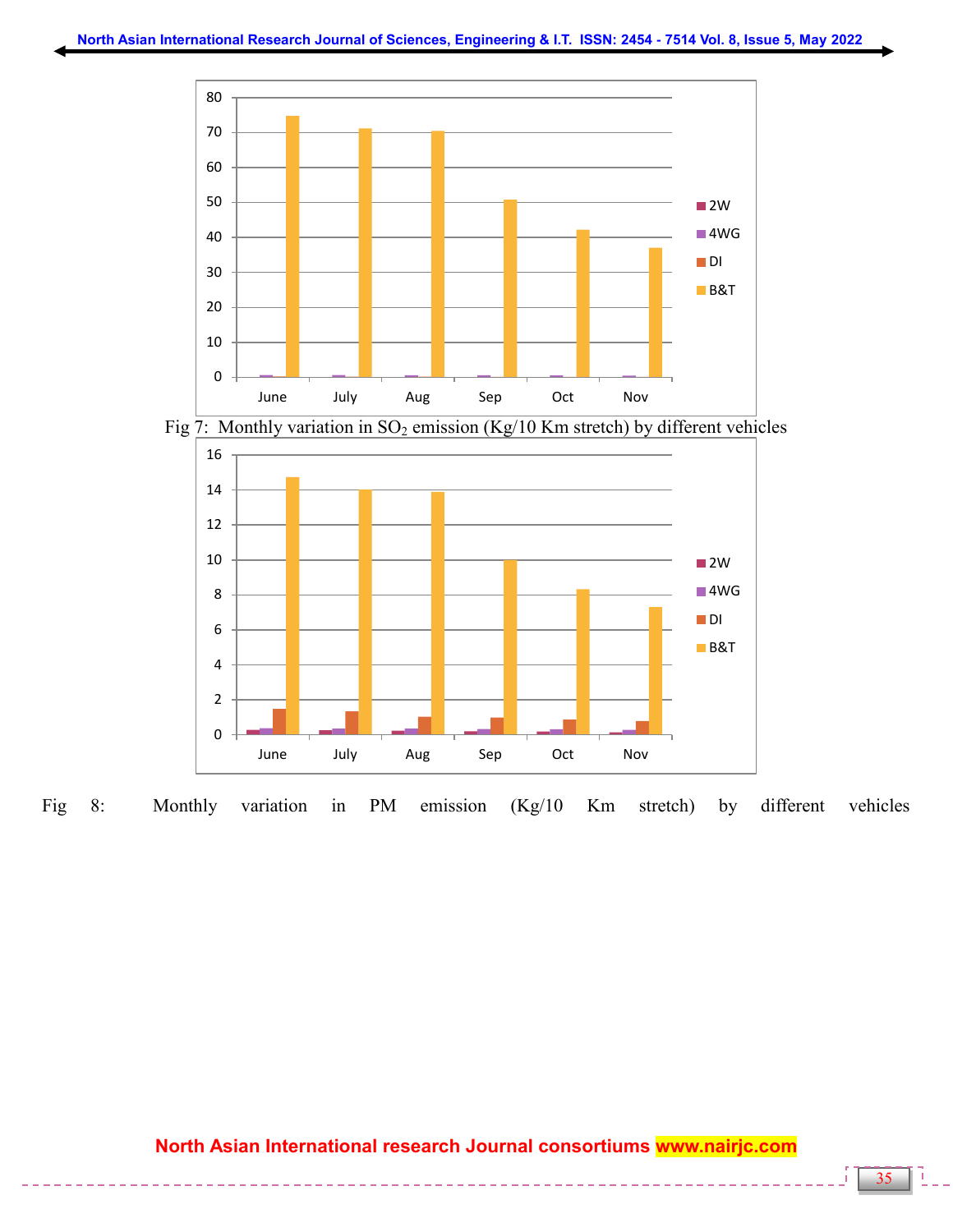

**Fig 9**: Monthly variation in HC emission (Kg/10 Km stretch) by different vehicles

# **CONCLUSION**

From the above discussion it has been found that the highest emission of pollutants was emitted by heavy duty buses and trucks The data also revealed that highest emission of pollutants in the summer season might cause more negative effect to the plants and trees especially to the road side vegetation as compared to control sites. Therefore phasing out of commercial vehicles older than 15 years and the conversion of buses taxis to compressed natural gas (CNG) are some of the reflecting policies of government to curb the increasing emissions from vehicles. Further the concerned authorities should check the PUC certificate of vehicles before entering a particular region .Plants that are efficient in absorbing the pollutants from vehicles need to be planted alongside the road to mitigate the harmful effects of pollution.

## **REFERENCES**

- 1. ARAI Automotive Research Association of India, (2007) Emission Factor Development for Indian Vehicles, Air Quality Monitoring Project-Indian Clean Air Programme. India, p. 89
- 2. CPCB (Central Pollution Control Board), 2010b. Air Quality Monitoring, Emission Inventory and Source Apportionment Study for Indian Cities, New Delhi, 658 pages.
- 3. CPCB, 2007. Transport Fuel Quality for the year 2005. Central Pollution Control Board,Government of India, New Delhi (also cited in TEDDY, 2007).
- 4. EEA European Environment Agency, (2001) Joint EMEP/CORINAIR Atmospheric Emission Inventory Guidebook. (3rd edn.), European Environment Agency, Denmark